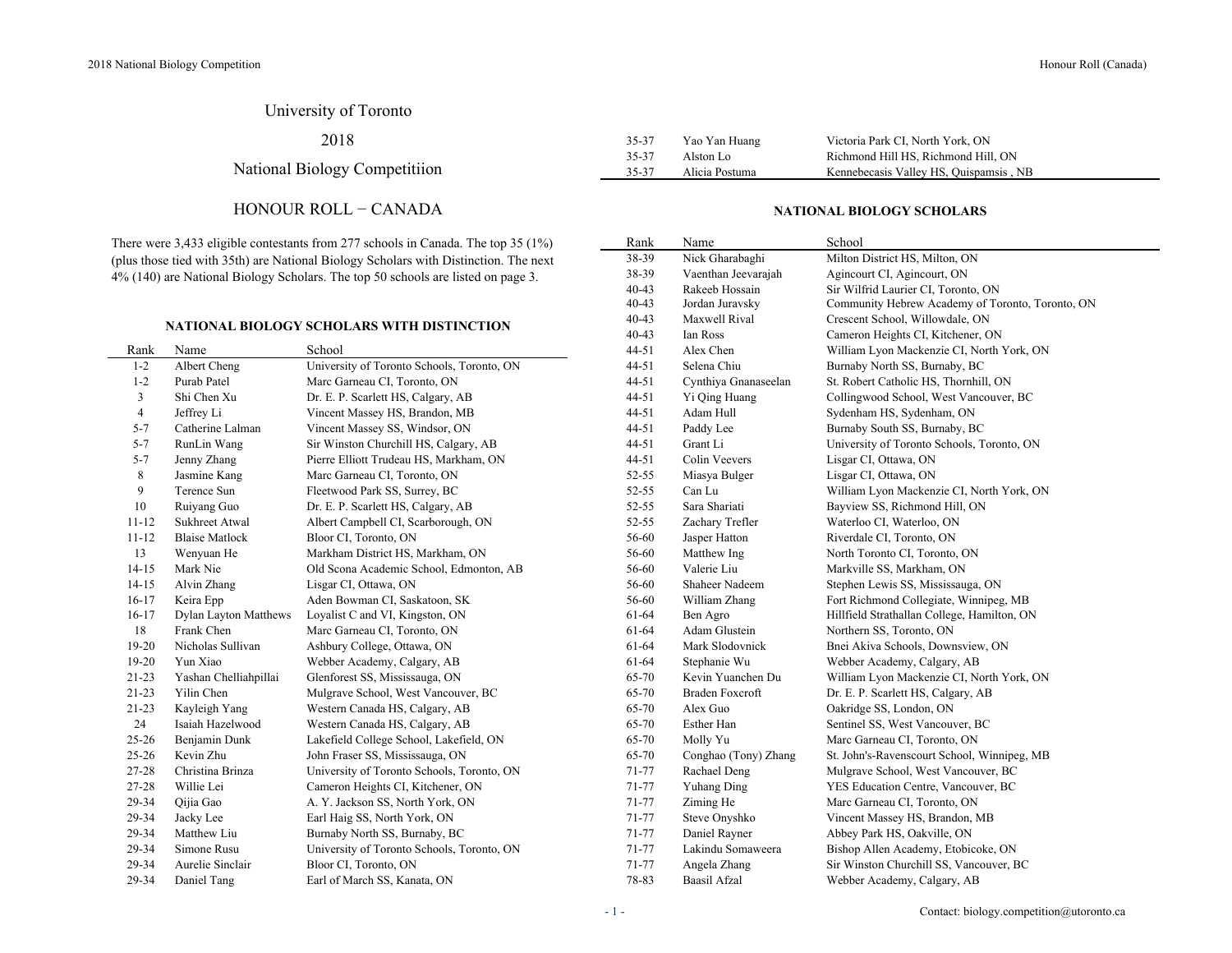| 78-83   | Kunal Chandan         | Northview Heights SS, Toronto, ON                       | 128-133 | Jason Hsu              | Burnaby North SS, Burnaby, BC                |
|---------|-----------------------|---------------------------------------------------------|---------|------------------------|----------------------------------------------|
| 78-83   | Jacob Fine            | Bnei Akiva Schools, Downsview, ON                       | 128-133 | Phillipe Hutton        | Kennebecasis Valley HS, Quispamsis, NB       |
| 78-83   | Evan Hildebrand       | Vincent Massey HS, Brandon, MB                          | 128-133 | Ciara Pletcher         | York House School, Vancouver, BC             |
| 78-83   | Catherine Lin         | Vincent Massey HS, Brandon, MB                          | 128-133 | Grahanya Sachidanandan | Markville SS, Markham, ON                    |
| 78-83   | Joshua Major          | Notre Dame College School, Welland, ON                  | 128-133 | Amy Zhao               | Sir John A. Macdonald CI, Agincourt, ON      |
| 84-86   |                       | Elayna Paddock Thiessen Vincent Massey HS, Brandon, MB  | 134-140 | Parsa Babaeizadeh      | Bayview SS, Richmond Hill, ON                |
| 84-86   | Anna Prentice         | York House School, Vancouver, BC                        | 134-140 | Alex De Wit            | Lisgar CI, Ottawa, ON                        |
| 84-86   | Sean Queen            | Kennebecasis Valley HS, Quispamsis, NB                  | 134-140 | Keisuke Nakajima       | Centennial C and VI, Guelph, ON              |
| 87-97   | Julian Faust          | University of Toronto Schools, Toronto, ON              | 134-140 | Muhammadhasan Nasser   | Bluevale CI, Waterloo, ON                    |
| 87-97   | David Firer           | Richmond Hill HS, Richmond Hill, ON                     | 134-140 | Linda Nong             | Thornhill SS, Thornhill, ON                  |
| 87-97   | Cameron Goodwill      | Bell HS, Nepean, ON                                     | 134-140 | Aamir Wahhab           | Halifax West HS, Halifax, NS                 |
| 87-97   | Sophia Hou            | Bayview SS, Richmond Hill, ON                           | 134-140 | Keith Wong             | Vincent Massey SS, Windsor, ON               |
| 87-97   | Ernest Li             | University of Toronto Schools, Toronto, ON              | 141-143 | Sarah Choe             | Mentor College, Mississauga, ON              |
| 87-97   | Raymond Lin           | University of Toronto Schools, Toronto, ON              | 141-143 | Saadia Mendil          | Thornhill SS, Thornhill, ON                  |
| 87-97   | Yuxuan Liu            | Markham District HS, Markham, ON                        | 141-143 | Eric Wang              | Marc Garneau CI, Toronto, ON                 |
| 87-97   | Matthew Lynn          | Michael Power St. Joseph HS, Etobicoke, ON              | 144-152 | Denzil Boyd            | Milton District HS, Milton, ON               |
| 87-97   | Owen McArthur         | Cameron Heights CI, Kitchener, ON                       | 144-152 | Selina Li              | Burnaby Central SS, Burnaby, BC              |
| 87-97   | Yanchen Ou            | University Hill SS, Vancouver, BC                       | 144-152 | Juliana Osler          | St. John's-Ravenscourt School, Winnipeg, MB  |
| 87-97   | Jessica Wang          | John Fraser SS, Mississauga, ON                         | 144-152 | Irina Petrovic         | William Lyon Mackenzie CI, North York, ON    |
| 98-108  | Daniel Araujo         | Cameron Heights CI, Kitchener, ON                       | 144-152 | Mark Polemidiotis      | St. Andrew's College, Aurora, ON             |
| 98-108  | Farouk Benadada       | College Jean-de-Brebeuf, Montreal, QC                   | 144-152 | Natasha Reid           | Dr. E. P. Scarlett HS, Calgary, AB           |
| 98-108  | Chelsea Cao           | University of Toronto Schools, Toronto, ON              | 144-152 | Rohan Sampy            | St. Marcellinus SS, Mississauga, ON          |
| 98-108  | Riri Jiang            | Western Canada HS, Calgary, AB                          | 144-152 | Jennifer Trac          | Mother Teresa HS, Nepean, ON                 |
| 98-108  | Richard Kang          | Dr. E. P. Scarlett HS, Calgary, AB                      | 144-152 | Samantha Yao           | University of Toronto Schools, Toronto, ON   |
| 98-108  | Aliza Khaitin         | Bayview SS, Richmond Hill, ON                           | 153-166 | Rifaa Ali              | University of Toronto Schools, Toronto, ON   |
| 98-108  | Tony Lin              | Old Scona Academic School, Edmonton, AB                 | 153-166 | Gregory Boyle          | St. Malachy's Memorial HS, Saint John, NB    |
| 98-108  | Grace Liu             | Bayview SS, Richmond Hill, ON                           | 153-166 | Nicholas Cheng         | St. Thomas Aquinas Catholic SS, Oakville, ON |
| 98-108  | Abigail Mazurek       | Monarch Park CI, Toronto, ON                            | 153-166 | An Dang                | St. David Catholic SS, Waterloo, ON          |
| 98-108  | Shangi Vijenthira     | University of Toronto Schools, Toronto, ON              | 153-166 | Matthew How            | John Fraser SS, Mississauga, ON              |
| 98-108  | <b>Tianxing Zhong</b> | Richmond Hill HS, Richmond Hill, ON                     | 153-166 | Hassaan Inayatali      | Hillfield Strathallan College, Hamilton, ON  |
| 109-119 |                       | Charlotte Cameron-Hamilton Halifax West HS, Halifax, NS | 153-166 | Ethan Liu              | Sir Winston Churchill SS, Vancouver, BC      |
| 109-119 | Jenny Chau            | Notre Dame SS, Brampton, ON                             | 153-166 | Christopher Ma         | Father Bressani Catholic HS, Woodbridge, ON  |
| 109-119 | Isabel Diavolitsis    | Cameron Heights CI, Kitchener, ON                       | 153-166 | Peter Nguyen           | St. Marcellinus SS, Mississauga, ON          |
| 109-119 | Joy Du                | Fort Richmond Collegiate, Winnipeg, MB                  | 153-166 | Noel Thomas            | Dr. E. P. Scarlett HS, Calgary, AB           |
| 109-119 | Muhammad Hayat        | Vincent Massey HS, Brandon, MB                          | 153-166 | Katelyn Wang           | Richmond Hill HS, Richmond Hill, ON          |
| 109-119 | Jun Jang              | Fort Richmond Collegiate, Winnipeg, MB                  | 153-166 | Vincent Wang           | Marc Garneau CI, Toronto, ON                 |
| 109-119 | Luke Liu              | Peoples Christian Academy, Markham, ON                  | 153-166 | Brandon Yip            | Abbey Park HS, Oakville, ON                  |
| 109-119 | Tanya Nguyen          | Ashbury College, Ottawa, ON                             | 153-166 | Darren Zhao            | Moscrop SS, Burnaby, BC                      |
| 109-119 | Ana Radar             | Colonel By SS, Gloucester, ON                           | 167-177 | Anushree Chakravarty   | Monarch Park CI, Toronto, ON                 |
| 109-119 | Abby Wakewich         | Vincent Massey HS, Brandon, MB                          | 167-177 | Jason Chen             | St. George's School, Vancouver, BC           |
| 109-119 | Cameron Wong          | Western Canada HS, Calgary, AB                          | 167-177 | Nadia Chigmaroff       | Sentinel SS, West Vancouver, BC              |
| 120-127 | Oviya Ananthakrishnan | John Fraser SS, Mississauga, ON                         | 167-177 | Suzana Diaconescu      | Glebe CI, Ottawa, ON                         |
| 120-127 | Sofia Ivanisevic      | Martingrove CI, Etobicoke, ON                           | 167-177 | Kyle Kirkwood          | Sentinel SS, West Vancouver, BC              |
| 120-127 | <b>Brian Ning</b>     | Burnaby North SS, Burnaby, BC                           | 167-177 | Connor Lee             | Northern SS, Toronto, ON                     |
| 120-127 | Sergiu Pocol          | Cameron Heights CI, Kitchener, ON                       | 167-177 | Noah Rolbin            | Bnei Akiva Schools, Downsview, ON            |
| 120-127 | Neelesh Thakur        | Monarch Park CI, Toronto, ON                            | 167-177 | Emi Roni               | Glenforest SS, Mississauga, ON               |
| 120-127 | Alice Xu              | Richmond Hill HS, Richmond Hill, ON                     | 167-177 | Hanz Wu                | Milliken Mills HS, Unionville, ON            |
| 120-127 | Tony Yi               | Burnaby Mountain SS, Burnaby, BC                        | 167-177 | Jerry Wu               | Sir John A. Macdonald CI, Agincourt, ON      |
| 120-127 | Justin Zhou           | The Woodlands School, Mississauga, ON                   | 167-177 | Lily Shengjia Zhong    | Ridley College, St Catharines, ON            |
| 128-133 | Jamie Hall            | Nepean HS, Ottawa, ON                                   |         |                        |                                              |
|         |                       |                                                         |         |                        |                                              |